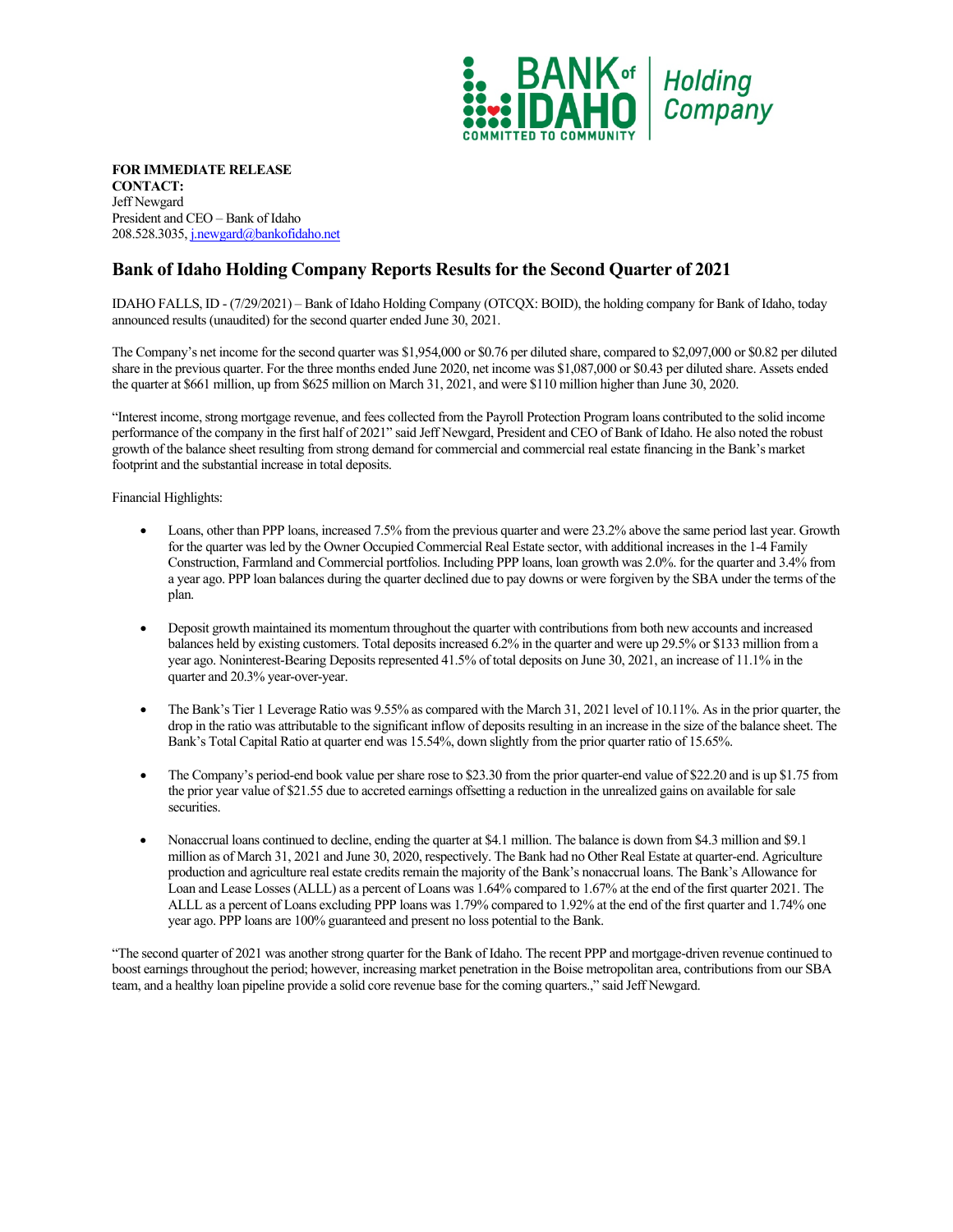## BANK OF IDAHO HOLDING COMPANY CONSOLIDATED BALANCE SHEETS (unaudited)

|                                                          | Jun 30, 2021      |     | Mar 31, 2021 |     | Jun 30, 2020 |  |
|----------------------------------------------------------|-------------------|-----|--------------|-----|--------------|--|
| <b>ASSETS</b>                                            |                   |     |              |     |              |  |
| Cash                                                     | \$<br>13,682,831  | -\$ | 10,254,091   | \$. | 9,865,939    |  |
| Interest bearing deposits in bank                        | 88,625,329        |     | 70,717,380   |     | 9,461,715    |  |
| Certificates of deposit                                  | 288,600           |     | 288,600      |     | 288,600      |  |
| Securities available for sale                            | 122,061,270       |     | 112,642,679  |     | 94,598,386   |  |
| Federal Home Loan Bank stock, at cost                    | 689,900           |     | 689,900      |     | 1,686,400    |  |
| Mortgage loans held for sale                             | 12,038,183        |     | 14,564,066   |     | 22,578,510   |  |
| Loans                                                    | 415,639,618       |     | 407,547,351  |     | 402,158,353  |  |
| Allowance for loan losses                                | (6,830,292)       |     | (6,808,132)  |     | (5,373,244)  |  |
| Loans net of allowance                                   | 408,809,326       |     | 400,739,219  |     | 396,785,109  |  |
| Accrued interest receivable                              | 2,168,250         |     | 2,095,367    |     | 2,530,191    |  |
| Premises and equipment, net                              | 9,623,333         |     | 11,232,025   |     | 12,072,457   |  |
| Other real estate owned                                  |                   |     |              |     | 831,900      |  |
| Other assets                                             | 3,108,235         |     | 2,267,097    |     | 624,492      |  |
| <b>TOTAL ASSETS</b>                                      | \$<br>661,095,257 | \$  | 625,490,424  | \$  | 551,323,699  |  |
| <b>LIABILITIES</b>                                       |                   |     |              |     |              |  |
| Noninterest-bearing demand                               | \$<br>242,169,765 | \$  | 217,893,596  | \$  | 201,254,593  |  |
| Interest-bearing demand                                  | 325,397,321       |     | 315,665,969  |     | 234,126,854  |  |
| Time certificates of deposits                            | 15,475,909        |     | 15,636,012   |     | 14,897,339   |  |
| <b>Total deposits</b>                                    | 583,042,995       |     | 549,195,577  |     | 450,278,786  |  |
| Accrued interest payable                                 | 183,232           |     | 16,917       |     | 16,782       |  |
| Accounts payable and accrued liabilities                 | 4,179,664         |     | 3,378,876    |     | 5,886,365    |  |
| Operating lease liabilities                              | 3,228,983         |     | 1,768,313    |     | 2,114,761    |  |
| Stock appreciation rights                                | 117,942           |     | 109,171      |     | 214,517      |  |
| FHLB advances                                            |                   |     |              |     | 30,000,000   |  |
| Other borrowings                                         | 9,850,825         |     | 10,435,456   |     | 4,224,100    |  |
| Finance lease borrowings                                 | 441,135           |     | 3,370,972    |     | 3,501,021    |  |
| <b>Total liabilities</b>                                 | 601,044,776       |     | 568,275,282  |     | 496,236,332  |  |
| <b>STOCKHOLDERS' EQUITY</b>                              |                   |     |              |     |              |  |
| Common stock, no par value, 4,000,000 shares authorized, |                   |     |              |     |              |  |
| with issued and outstanding shares of 2,577,373 at       |                   |     |              |     |              |  |
| June 30, 2021 and March 31, 2021; and 2,556,085 at       |                   |     |              |     |              |  |
| June 30, 2020.                                           | 27,585,870        |     | 27,545,254   |     | 27,067,149   |  |
| Retained earnings                                        | 30,754,545        |     | 28,800,585   |     | 24,901,508   |  |
| Accumulated other comprehensive income (loss)            | 1,710,066         |     | 869,303      |     | 3,118,710    |  |
| Total stockholders' equity                               | 60,050,481        |     | 57,215,142   |     | 55,087,367   |  |
| TOTAL LIABILITIES AND                                    |                   |     |              |     |              |  |
| <b>STOCKHOLDERS' EQUITY</b>                              | \$<br>661,095,257 | \$  | 625,490,424  | \$  | 551,323,699  |  |